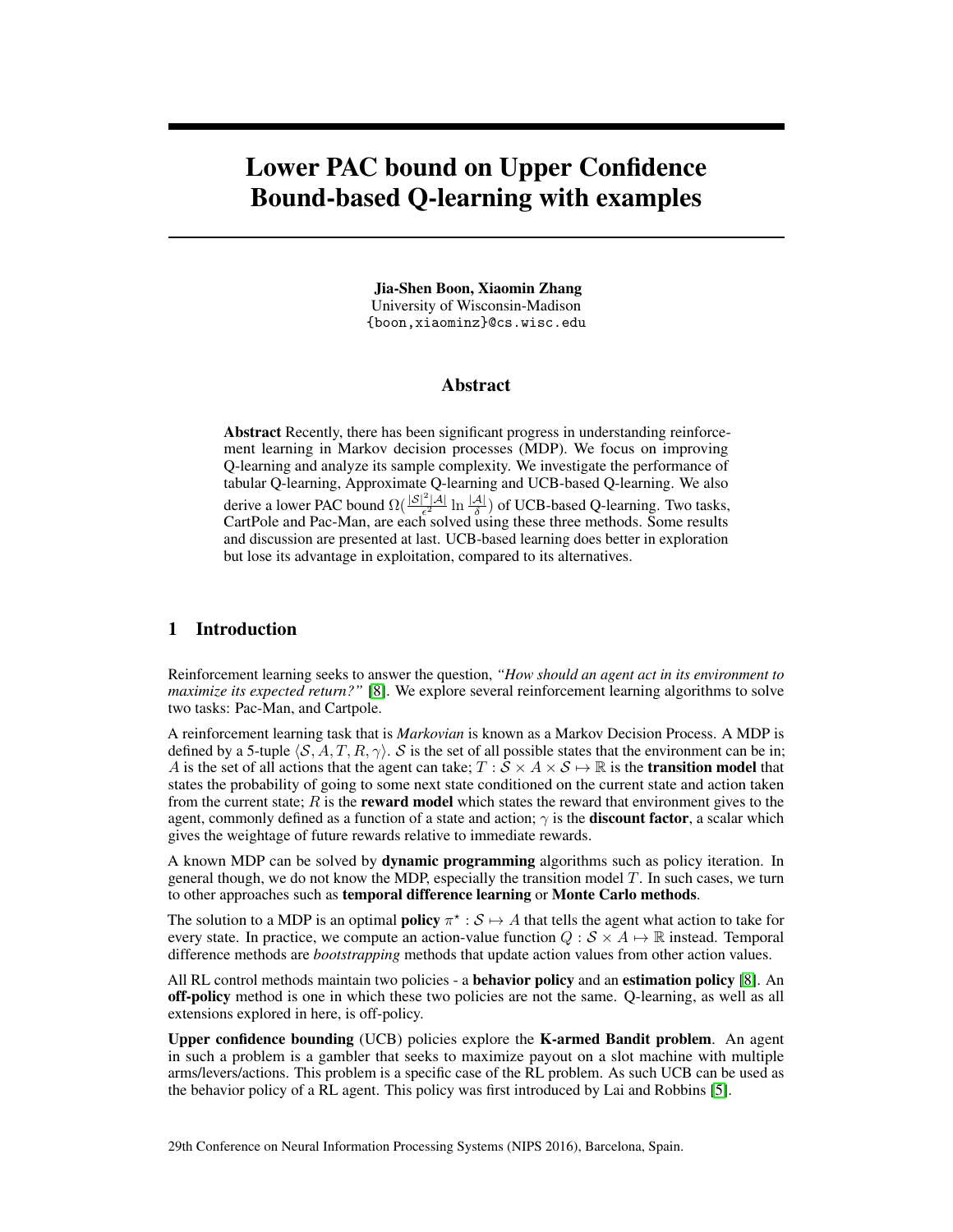# 2 Previous Work

Q-learning, as well as its extensions into linear approximation and eligibility traces, was introduced by [Watkins](#page-4-2) [\[9\]](#page-4-2). Koki.et al[\[6\]](#page-4-3) proposed Discounted UCB1-tuned for Q-Learning, which we named it UCB-based Q-learning in our report. They soon investigated the usability of the algorithm in [\[7\]](#page-4-4).

#### 3 Preliminaries

We now introduce a classical reinforcement learning algorithm: **O-learning**. Our work also includes approximate Q-learning and UCB-based Q-learning. Q-learning is a temporal difference learning (TD learning) method. It uses an action-value function  $Q$  to return the estimated total future rewards. The key is to compare the expected reward to the reward given by the environments. The update is calculated as:

$$
Q(s,a) \leftarrow Q(s,a) + \alpha [R + \gamma \max_{a' \in A(s')} Q(s',a') - Q(s,a)],
$$

where  $\alpha$  is the learning rate,  $\alpha \in (0, 1]$ ,  $\gamma$  is the discount factor.

Approximate Q-learning is a modification of standard (or "tabular") Q-learning. The Q function, instead of being a table of state, action and Q value triples, is a linear function  $Q(s, a) = \vec{w}^T \vec{f}(s, a)$ , where  $\vec{w}$  is a vector of weights, and  $\vec{f}$  is a feature extractor function. The key of approximating here is to extract some significant features from the environment's state. The feature extractor allows us to hand-code prior knowledge into the agent, but if the feature extractor is insufficiently expressive, states that share features may actually be very different in Q value, and the Q-function can fail to generalize.

UCB-based Q-learning aims to balance the exploration and exploitation. We use UCB policy on Q-learning. UCB is a method based on selecting the highest UCB value instead of the estimated value  $\bar{X}_i$ . The definition of UCB is as follows:

$$
UCB_i = \bar{X}_i + C\sqrt{\frac{\ln n}{n_i}},
$$

where i is the number of levers, n is the total number of pulls and  $n_i$  is the number of pulls on lever i. C is a parameter that determines the agent's tendency to explore.

**UCB1-tuned** is an improvement over the basic UCB method. Here, the agent chooses level  $i$  that maximizes the UCB1-tuned value defined as: $UCB1_i = \bar{X}_i + C\sqrt{\frac{\ln n}{n_i} \min\{\frac{1}{4}, V_i + \sqrt{\frac{2\ln n}{n_i}}\}}$ , where  $V_i$  is the variance of the explored values. If we set 1 as success and 0 as failure,  $V_i$  is upper bounded by  $\frac{1}{4}$ .  $\frac{dy}{dt}$ .<br>**Discounted UCB1-tuned** is a further improvement over the above, using weighted value and

weighted variance.  $\bar{X}_{i,n_i} = \frac{\sum_{j=1}^{n_i} x_{i,j} r^{n_i - j}}{\sum_{j=1}^{n_i} r^{n_i - j}}$  $\sum_{j=1}^{n} \frac{x_{i,j}r^{i}}{r^{n_i-j}}$ , where  $x_{i,j}$  is the  $j^{th}$  data of the  $i^{th}$  lever and r is the damping factor,  $r \in (0, 1)$ .  $V_{i, n_i} = \frac{\sum_{j=1}^{n_i} (x_{i,j}^2 - \bar{X}_{i, n_i}^2) r^{n_i - j}}{\sum_{j=1}^{n_i} r^{n_i - j}}$  $\frac{\sum_{j=1}^{n_i} r^{n_i-j}}{\sum_{j=1}^{n_i} r^{n_i-j}}$ . This weighted variance could be updated iteratively as  $V_{i,n_i+1} = \frac{r(1-r^{n_i}) + x_{i,n_i+1}^2(1-r)(V_{i,n_i} + \bar{X}_{i,n_i}^2)}{(1-r^{n_i+1})(V_{i,n_i} + \bar{X}_i^2)}$  $\frac{\bar{X}_i^2+ x_{i,n_i+1}^2(1-r)(V_{i,n_i}+X_{i,n_i}^2)}{(1-r^{n_i+1})(V_{i,n_i}+\bar{X}_{i,n_i}^2)} - \bar{X}_{i,n_i+1}^2$ 

# 4 Analysis of Sample Complexity

In this section, we present a lower bound of the UCB-based Q-learning. We can think of a MDP as a directed graph. The vertices are the states and the edges are the transitions.

UCB-based Q-learning: 1. Keep track of MDP by the UCB policy; 2. Solve the MDP based on Q value; 3.Take action from the  $\pi^*$ 

To analyze the lower bound of the algorithm, let's look at some theorems.

Lemma 1. The following three metrics for bandits are equivalent.

1. Identify near-optimal action ( $\epsilon$  optimal) with high probability  $1 - \delta$  in time  $\tau(|\mathcal{A}|, \epsilon, \delta)$ which is polynomial in  $|\mathcal{A}|, \frac{1}{\delta}, \frac{1}{\epsilon}$ .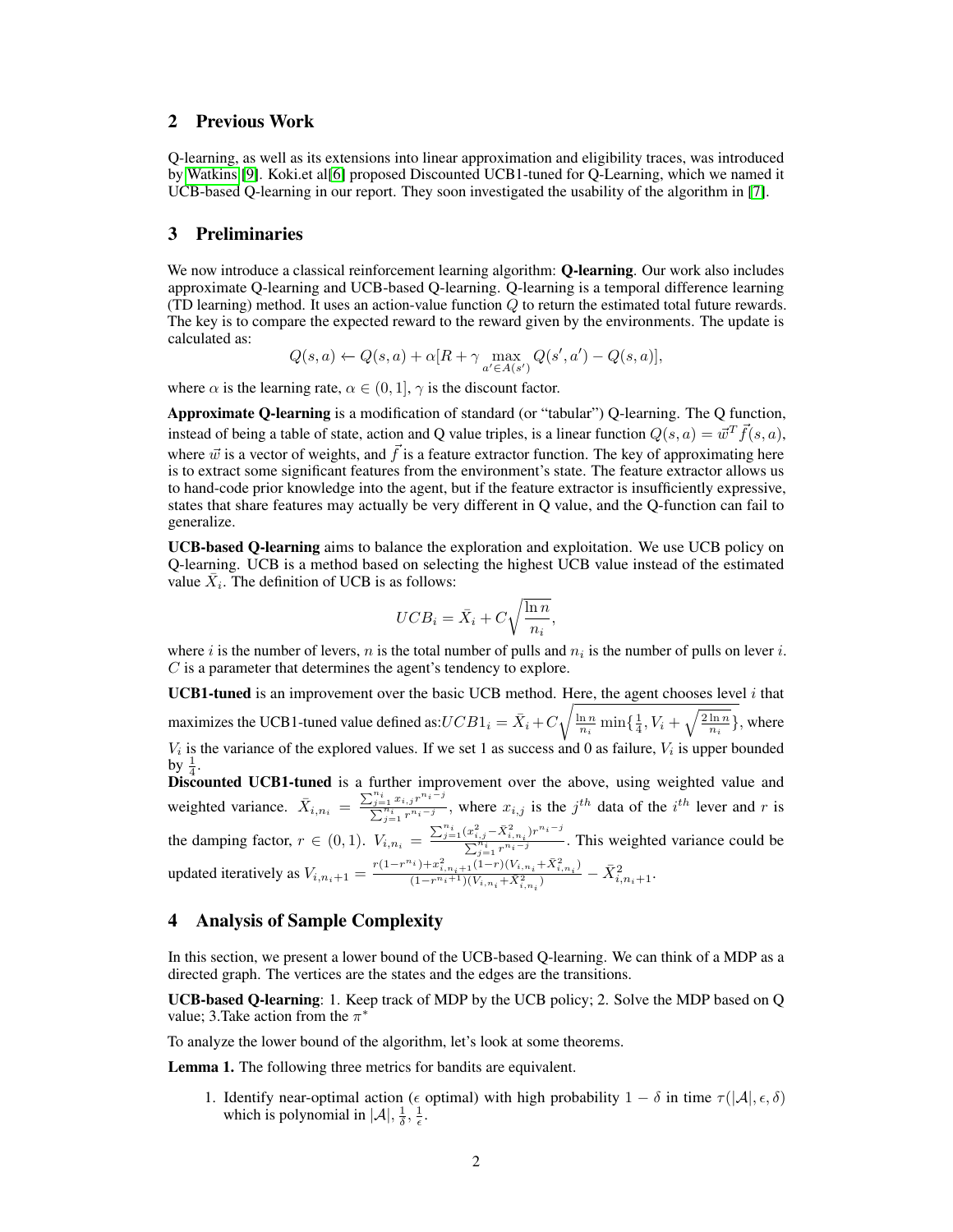- 2. Nearly maximize reward ( $\epsilon'$  near) with high probability  $1 \delta'$  in time  $\tau'(|A|, \epsilon', \delta')$ .
- 3. Select a non- near optimal action  $\epsilon''$  no more than  $\tau''(|A|, \epsilon'', \delta'')$  times with high probability  $1-\delta''$ .

Theorem 1. 1. Once all edges are known, no more mistakes will be made.

- 2. If we loop without learning anything, then we can stop visiting the unknown states.
- 3. We execute a path to an unknown state-action pair for  $O(|\mathcal{S}|^2|\mathcal{A}|)$  steps.

**Lemma 2. Hoeffding's Inequality.** Let  $x_1, x_2, x_3, ..., x_n$  be i.i.d with mean  $\mu$ . Let  $\hat{\mu}$  be our estimation of  $\mu_i = \sum_i \frac{x_i}{n}$ . The following is a 100(1 – δ)% confidence interval for  $\mu_i$  is  $\left[\hat{\mu} - \frac{z_{\delta}}{\sqrt{n}}, \hat{\mu} + \hat{\mu} \right]$  $\frac{z_{\delta}}{\sqrt{n}}$ , where  $z_{\delta} = \sqrt{\frac{1}{2} \ln \frac{2}{\delta}}$ .

**Lemma 3.** To choose the action with best estimate with high probability  $1 - \delta$  within  $\epsilon$  optimal. If there are |A| actions. Then we should learn each action to  $\frac{\epsilon}{2}$  with probability  $1 - \frac{\delta}{|A|}$ .

**Theorem 2.** If we want to learn each action to  $\frac{\epsilon}{2}$  with probability  $1 - \frac{\delta}{|\mathcal{A}|}$ , then we need at least  $2\frac{1}{\epsilon^2} \ln \frac{2|\mathcal{A}|}{\delta}$  samples for each action.

**Theorem 3.** The lower bound of the UCB-based Q-learning algorithm is  $\Omega\left(\frac{|S|^2|A|}{\epsilon^2}\right)$  $rac{|\mathcal{A}|}{\epsilon^2} \ln \frac{|\mathcal{A}|}{\delta}.$ 

# 5 Model and Experiment

We attempt to solve two reinforcement learning tasks: Pac-Man and Cartpole (see Figures [1a](#page-3-0) and [1b\)](#page-3-0). We describe CartPole briefly since the Pac-Man arcade game is well-known.

The CartPole task models a rigid block (or "cart") attached to the end of a rigid pole. Intuitively, the agent (user) has to balance the pole by actuating the cart either to the right or left. The transition model is given by physics equations of dynamics with some noise. The agent receives a reward of 1 at every non-terminal state. A state is terminal if the cart's location is beyond some fixed interval or when the pole's angular position is beyond some fixed angle away from the vertical.

In both tasks, the respective libraries allow the agent to observe the high level state of the environment. The agent does not receive raw image data as input. For example, the state of the cartpole is a 4-tuple  $\langle x, \frac{dx}{dt}, \theta, \frac{d\theta}{dt} \rangle$  where x is the linear position of the cart, and  $\theta$  is the angular position of the pole. This state is exposed by the environment's API.

*Pac-Man UCB/tabular Q-learning* - The Pac-Man problem lends itself well to UCB/tabular Qlearning since the state space is discrete and can thus be learnt by the Q-agent without modification. *Pac-Man approximate Q-learning* - The features extracted from the board are whether there is adjacent food, the distance from the closet dot, the number of adjacent ghosts, and a bias term<sup>[1](#page-2-0)</sup>.

*CartPole UCB/tabular Q-learning* - Since tabular Q-learning requires a discrete state space to prevent the table size from growing arbitrarily, we discretize the otherwise continuous state space. A grid in a 1D space is defined by the range  $[x_{low}, x_{high}]$  and n cells. Any real number x then maps to one of the cells in the grid (up to a clipping operation), given by  $\frac{n(x-x_{low})}{x_{high}-x_{low}}$ , clipped between 0 and  $n-1$ . A 4D state is similarly discretized by a 4D grid. We find the range of the grid by running a random policy for several episodes and taking the limits of the explored state space as the limits of the grid range. *CartPole approximate Q-learning* - The features extracted are the state vector concatenated with the action (0 or 1 corresponding to the left or right action) and a bias term. We also experiment with a 2D polynomial kernel to raise the expressiveness of the state vector.

# 6 Results

We implement the tabular Q-learning agent, approximate Q-learning agent, and UCB Q-learning agent. The Pac-Man environment comes from the Berkley Pac-Man series [\[1\]](#page-3-1); the CartPole environment comes from OpenAI Gym, a public repository of RL environments [\[2\]](#page-4-5).

<span id="page-2-0"></span><sup>1</sup> http://ai.berkeley.edu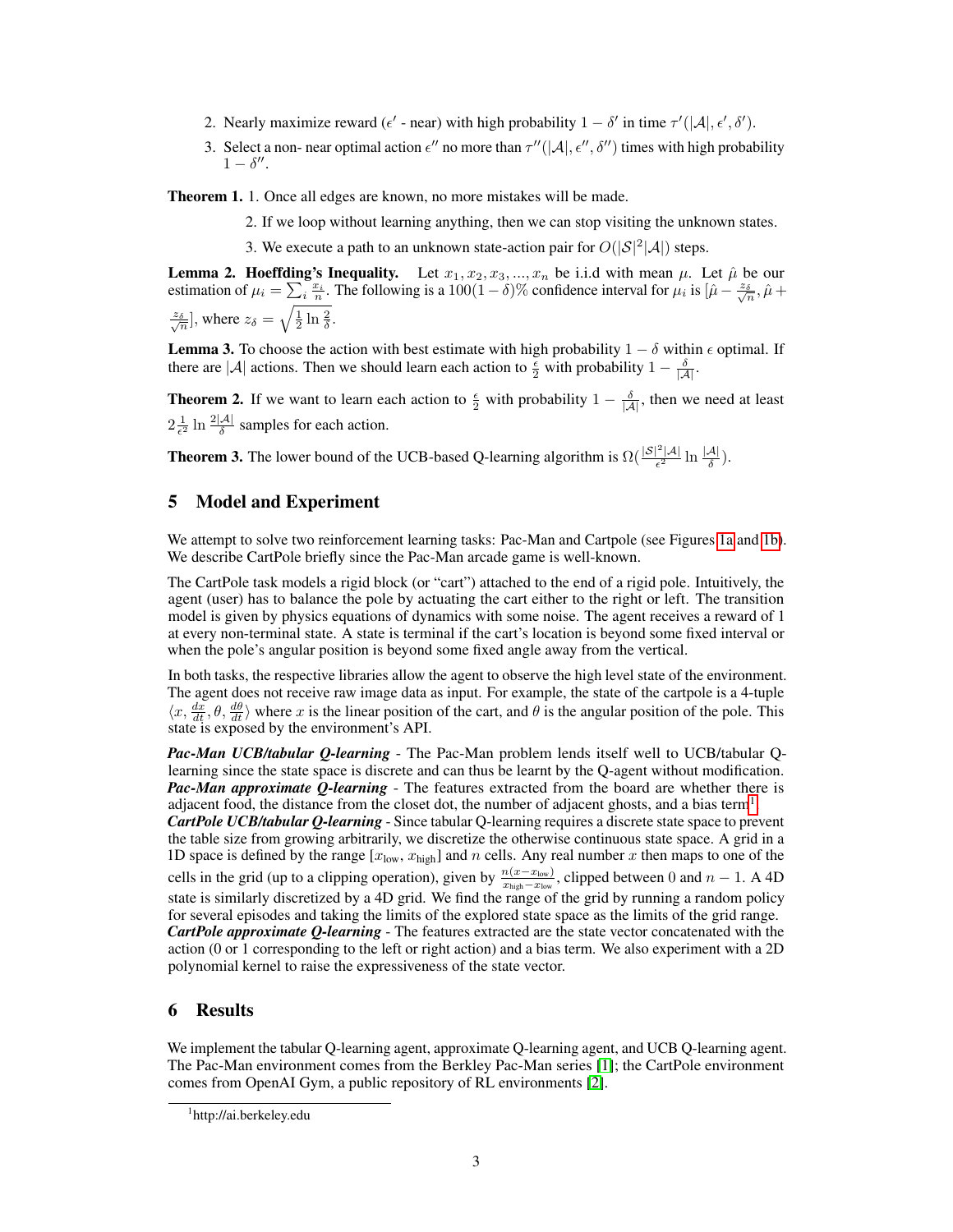

<span id="page-3-0"></span>Figure 1: (a). Visualization of the CartPole task. The brown thin rectangle is the pole while the black rectangle is the cart. (b).Visualization of the Pac-Man task

The evaluation of CartPole uses parameters  $N_{\text{check}}$ ,  $N_{\text{episodes/check}}$  and  $N_{\text{train}}$ . The agent trains in the environment for  $N_{\text{train}}$  episodes. At  $N_{\text{check}}$  checkpoints, we evaluate the estimation policy by getting the agent to follow its estimation policy in the environment for N<sub>episodes/check</sub> episodes. The mean undiscounted return at each checkpoint indicates the agent's learning performance. This evaluation process is inspired by RLPy [\[4\]](#page-4-6); training and evaluation are separated because the agents are off-policy.

<span id="page-3-2"></span>

(a) Results on the CartPole task. Half-width of error bars are the standard deviation of Nepisodes/check episodes in each checkpoint.

(b) Results of the three agents on the Pac-Man task

*CartPole task* - Results are shown in Figure [2a.](#page-3-2) The approximate Q-agent fails to learn; the tabular Q-agent's performance peaks after 15000 iterations; the UCB-based Q-function peaks in less than 4000 iterations. The standard deviation of UCB-based Q-learning is smaller than the other methods. Since UCB-based Q-learning converges quickly (and is also much slower per episode than the other two methods), we only plot the first 5000 iterations.

*Pac-Man task* - Results are shown in Figure [2b.](#page-3-2) The approximate Q-agent learns quickly, within the first checkpoint; the tabular Q-agent learns more slowly but reaches similar performance to the approximate variant; the UCB-based Q-agent learns slightly more quickly than the tabular variant. Because of the coding environment of Pac-Man, we cannot check the rewards without  $\epsilon$  greedy. In this way, the standard deviation doesn't make sense so that we do not plot them or compare them.

As aforementioned, approximate Q-learning heavily depends on the feature extractor. Good features can make learning much easier while bad features can make learning strictly harder. Tabular Qlearning is a good approach in general. UCB-based Q-learning does well in initial exploratory learning stage, at the expensive of heavier compute per state transition.

#### 7 Conclusion and Discussion

We derive a lower bound of  $\Omega\left(\frac{|\mathcal{S}|^2 |\mathcal{A}|}{\epsilon^2}\right)$  $\frac{2|A|}{\epsilon^2}$  ln  $\frac{|A|}{\delta}$ ) for UCB-based Q-learning. Approximate Q-learning can be excellent if the features are chosen well. UCB-based Q-learning does a good job in less iterations and Q-learning does well in general.

For the future work, we will investigate carefully on sample complexity using both Pac-Man and CartPole. This asks us to be really familiar with the environment of these examples. We may also consider the problem within a fixed horizon MDPs[\[3\]](#page-4-7). We will also try to simplify and accelerate the UCB-based Q-learning in order to make it faster.

# References

<span id="page-3-1"></span>[1] Berkeley cs188. <http://ai.berkeley.edu/>. Accessed: 2016-05-13.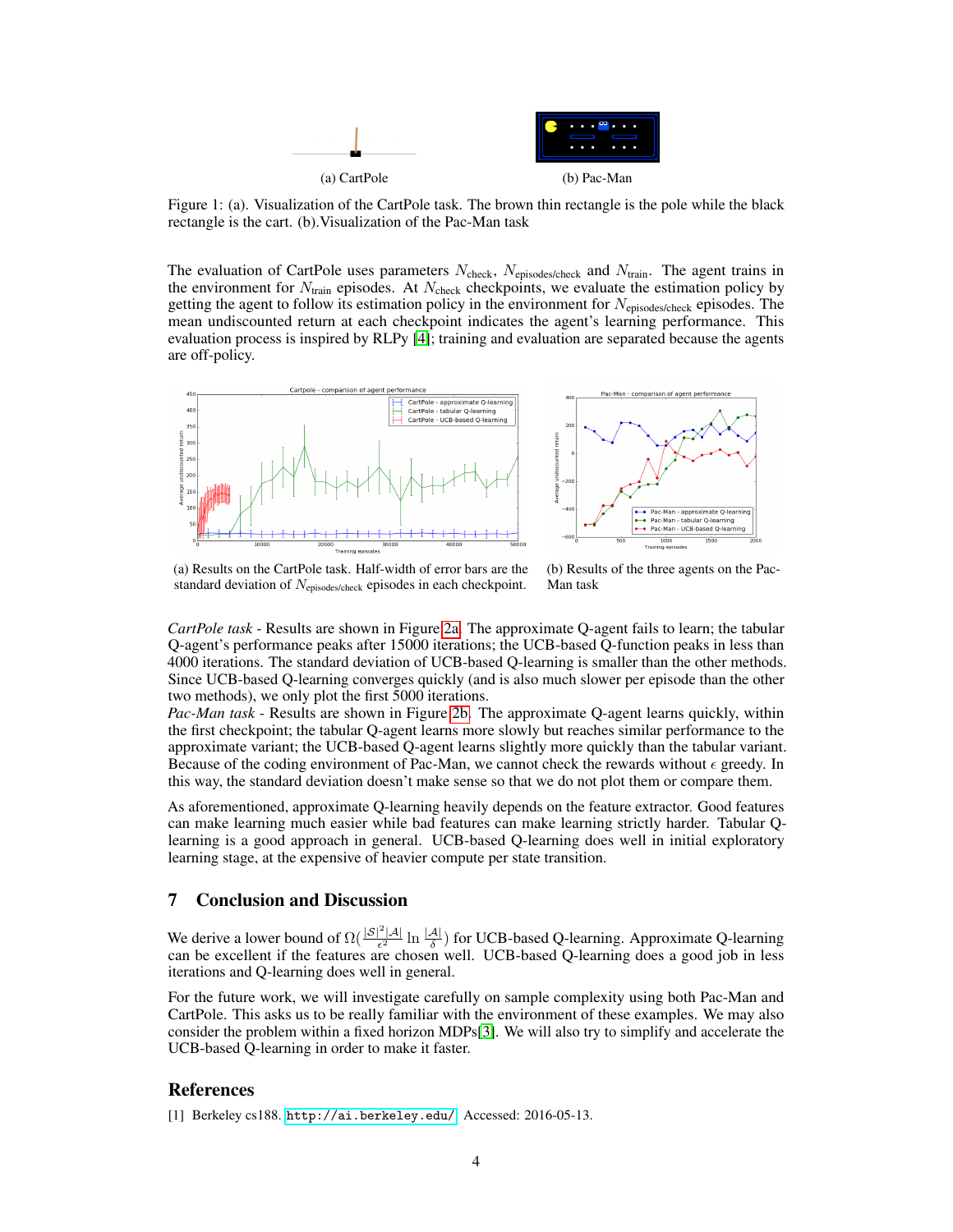- <span id="page-4-5"></span>[2] Openai gym. <https://gym.openai.com>. Accessed: 2016-05-13.
- <span id="page-4-7"></span>[3] Christoph Dann and Emma Brunskill. Sample complexity of episodic fixed-horizon reinforcement learning. In *Advances in Neural Information Processing Systems*, pages 2800–2808, 2015.
- <span id="page-4-6"></span>[4] Alborz Geramifard, Robert H Klein, Christoph Dann, William Dabney, and Jonathan P How. RLPy: The Reinforcement Learning Library for Education and Research. <http://acl.mit.edu/RLPy>, 2013.
- <span id="page-4-1"></span>[5] Tze Leung Lai and Herbert Robbins. Asymptotically efficient adaptive allocation rules. *Advances in applied mathematics*, 6(1):4–22, 1985.
- <span id="page-4-3"></span>[6] Koki Saito, Akira Notsu, and Katsuhiro Honda. Discounted ucb1-tuned for q-learning. In *Soft Computing and Intelligent Systems (SCIS), 2014 Joint 7th International Conference on and Advanced Intelligent Systems (ISIS), 15th International Symposium on*, pages 966–970. IEEE, 2014.
- <span id="page-4-4"></span>[7] Koki Saito, Akira Notsu, Seiki Ubukata, and Katsuhiro Honda. Performance investigation of ucb policy in q-learning. In *2015 IEEE 14th International Conference on Machine Learning and Applications (ICMLA)*, pages 777–780. IEEE, 2015.
- <span id="page-4-0"></span>[8] Richard S Sutton and Andrew G Barto. *Reinforcement learning: An introduction*. MIT press, 1998.
- <span id="page-4-2"></span>[9] Christopher John Cornish Hellaby Watkins. *Learning from delayed rewards*. PhD thesis, University of Cambridge England, 1989.

#### 8 Supplementary material

Our code is available online<sup>[2](#page-4-8)</sup>.

#### Proof sketch for Lemma 1.

 $1 \Rightarrow 2$ : Set  $\epsilon = \epsilon', \delta = \delta'$ , given some algorithm ALG1 algorithm that satisfies Lemma 1.1, we can just run ALG1 for  $\tau(|A|, \epsilon, \delta)$  times to know a  $\epsilon'$  action and do this action forever in the future.

 $2 \Rightarrow 3$ : Assume we have an algorithm named ALG2 satisfying Lemma 1.2. Set  $\epsilon' = \epsilon', \delta'' = \delta'$  and just run ALG2. We allow any mistakes in the first  $\tau'(|A|, \epsilon', \delta')$  detecting actions. So the mistake is 1 at most. And we require  $\epsilon'/2$  in the remaining  $(\tau''(|A|, \epsilon', \delta') - \tau'(|A|, \epsilon', \delta'))$  actions, then 3 holds as long as

$$
\epsilon' \geq \frac{1 \ast m + \frac{1}{2}\epsilon' \ast (\tau''(|\mathcal{A}|, \epsilon', \delta') - \tau'(|\mathcal{A}|, \epsilon', \delta'))}{\tau''(|\mathcal{A}|, \epsilon', \delta')}.
$$

That is to say,

$$
\tau''(|\mathcal{A}|, \epsilon'), \delta' \geq \tau'(|\mathcal{A}|, \epsilon', \delta')(\frac{2}{\epsilon'}-1)
$$

 $3 \Rightarrow 1$  : What we have now is algorithm satisfying 3. We call it ALG3. We can run ALG3 and get a perstep near optimal payoff. Assume  $e_i$  is the suboptimality of the plurality action, then  $\epsilon'' \leq e_i * \frac{1}{|A|}, e_i \leq \epsilon \Leftrightarrow \epsilon'' = \epsilon * \frac{1}{|A|}$ .

#### Proof sketch for Theorem 1.

- 1. This is obvious from Lemma 1.
- 2. This is obvious from Lemma 1.
- 3. Consider the worst case, whenever we want to get to a new state, we need to go through the already known states again. For each state, we need  $O(|\mathcal{S}||\mathcal{A}|)$  steps. Totally we have  $|\mathcal{S}|$  states. Thus, there are  $O(|\mathcal{S}|^2|\mathcal{A}|)$  steps.

**Proof sketch for Lemma 3.** The probability of an action to be wrong(not  $\epsilon$  optimal) is  $\frac{\delta}{|A|}$ . Using Union Bound, we know that the probability of at least one action being wrong is  $k * \frac{\delta}{k} = \delta$ . Therefore, the probability of all the actions being right is  $1 - \delta$ .

**Proof sketch for Theorem 2.** From the Hoeffding's inequality and Lemma 3, noting c as the number of samples, then we need

$$
\frac{\sqrt{\frac{1}{2}\ln\left(\frac{2|\mathcal{A}|}{\delta}\right)}}{\sqrt{c}} \le \frac{\epsilon}{2}
$$
  

$$
c \ge \frac{1}{\epsilon^2} \ln \frac{2|\mathcal{A}|}{\delta}.
$$

Therefore,

<span id="page-4-8"></span> $^{2}$ [https://github.com/boonjiashen/Berkeley\\_reinforcement\\_learning](https://github.com/boonjiashen/Berkeley_reinforcement_learning)